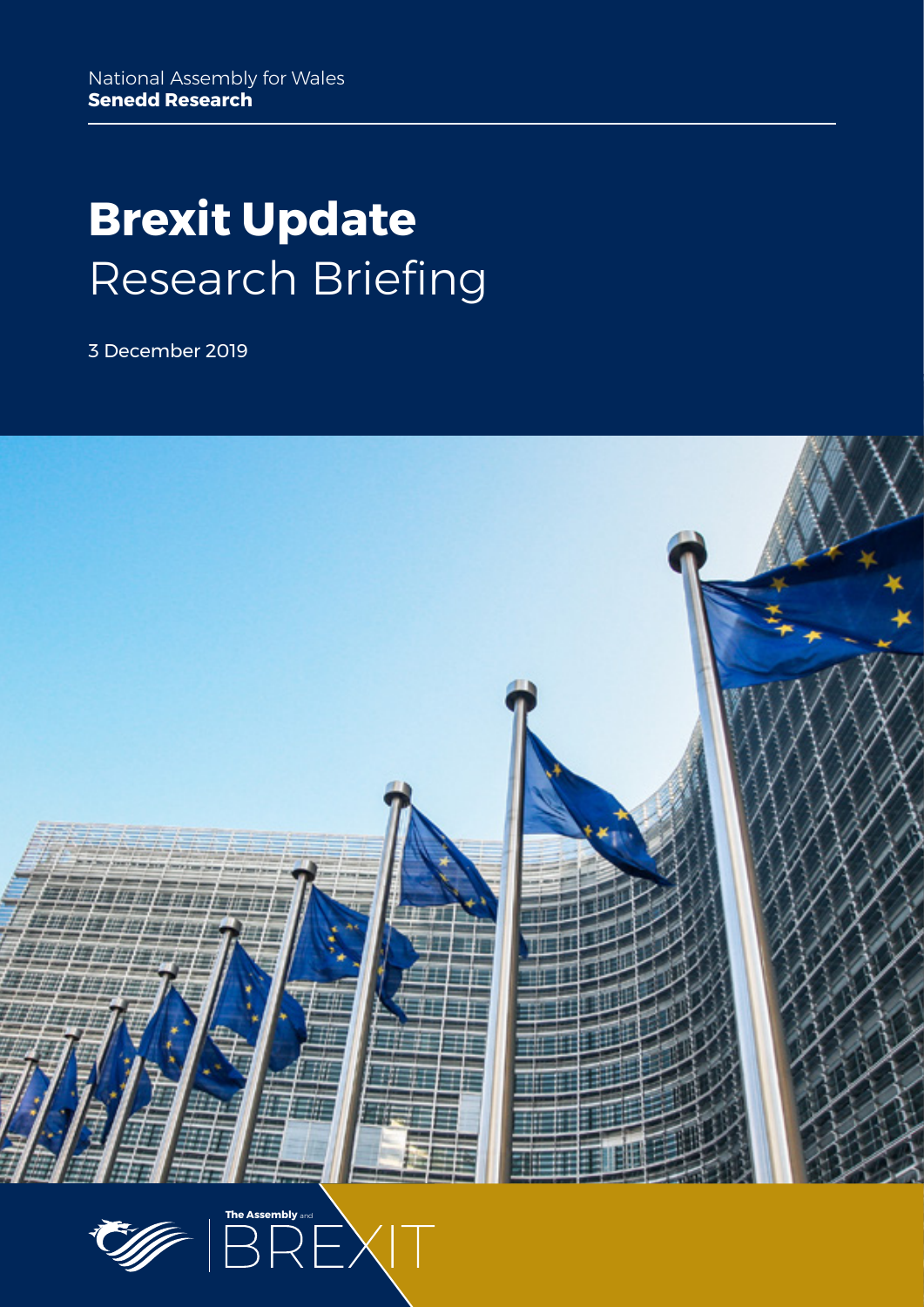

The National Assembly for Wales is the democratically elected body that represents the interests of Wales and its people, makes laws for Wales, agrees Welsh taxes and holds the Welsh Government to account.

#### **© National Assembly for Wales Commission Copyright 2019**

The text of this document may be reproduced free of charge in any format or medium providing that it is reproduced accurately and not used in a misleading or derogatory context. The material must be acknowledged as copyright of the National Assembly for Wales Commission and the title of the document specified.

# **Brexit Update** Research Briefing

3 December 2019

An electronic copy of this document can be found on the National Assembly website: **www.assembly.wales**

Copies of this document can also be obtained in accessible formats including Braille, large print, audio or hard copy from:

**National Assembly for Wales Cardiff Bay CF99 1NA**

Tel: **0300 200 6565** Email: **[Nigel.Barwise@Assembly.Wales](mailto:Nigel.Barwise%40Assembly.Wales?subject=)** Twitter: **[@SeneddResearch](http://www.twitter.com/@SeneddResearch)** Blog: **[SeneddResearch.blog](http://SeneddResearch.blog)** LinkedIn: **Senedd Research, National Assembly for Wales** National Assembly for Wales **Senedd Research**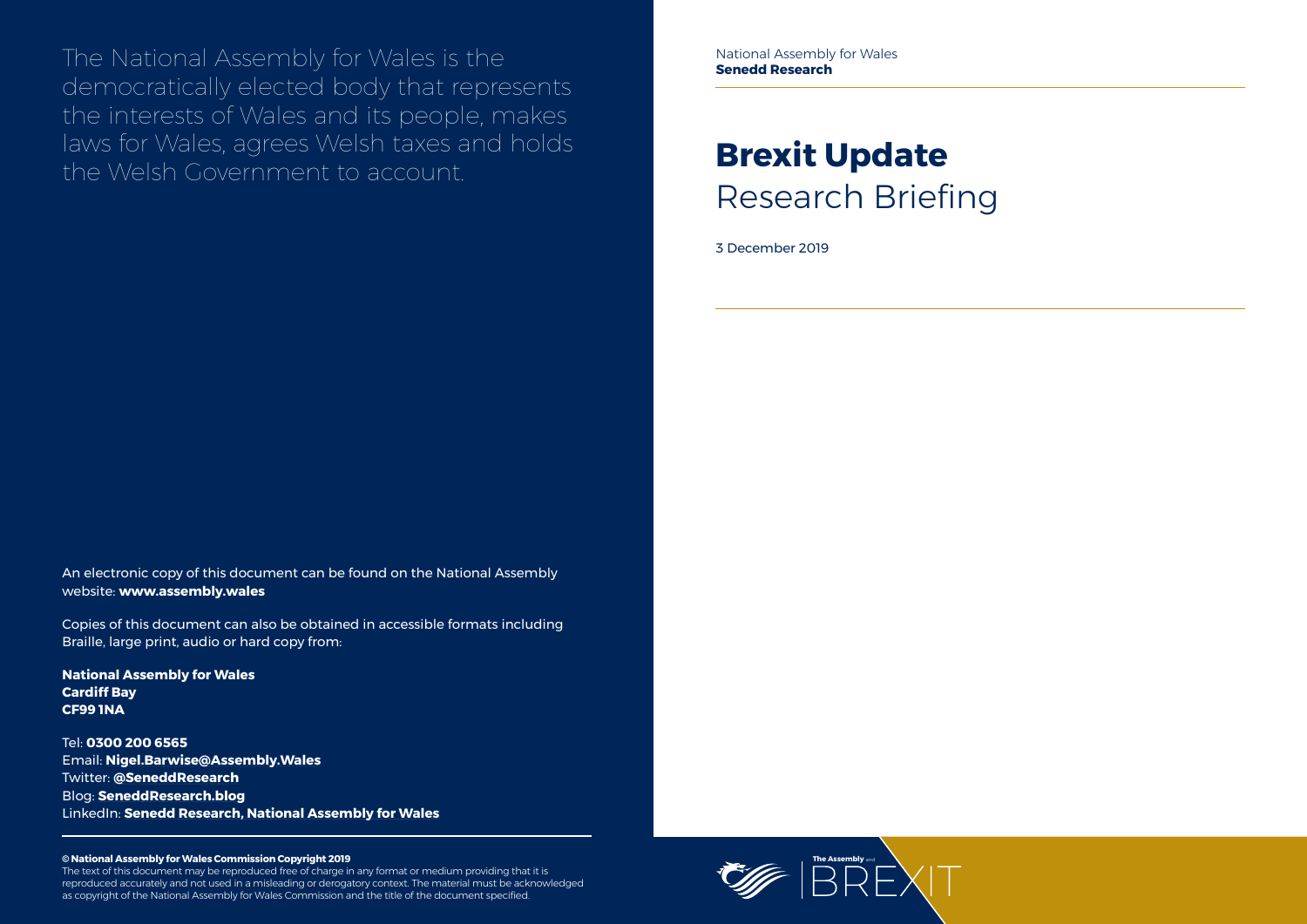### Contents

| 7 |  |  |  |
|---|--|--|--|
|   |  |  |  |
|   |  |  |  |
|   |  |  |  |
|   |  |  |  |

### Reports published ..............................

| UK in a Changing Europe |
|-------------------------|
|                         |
|                         |
|                         |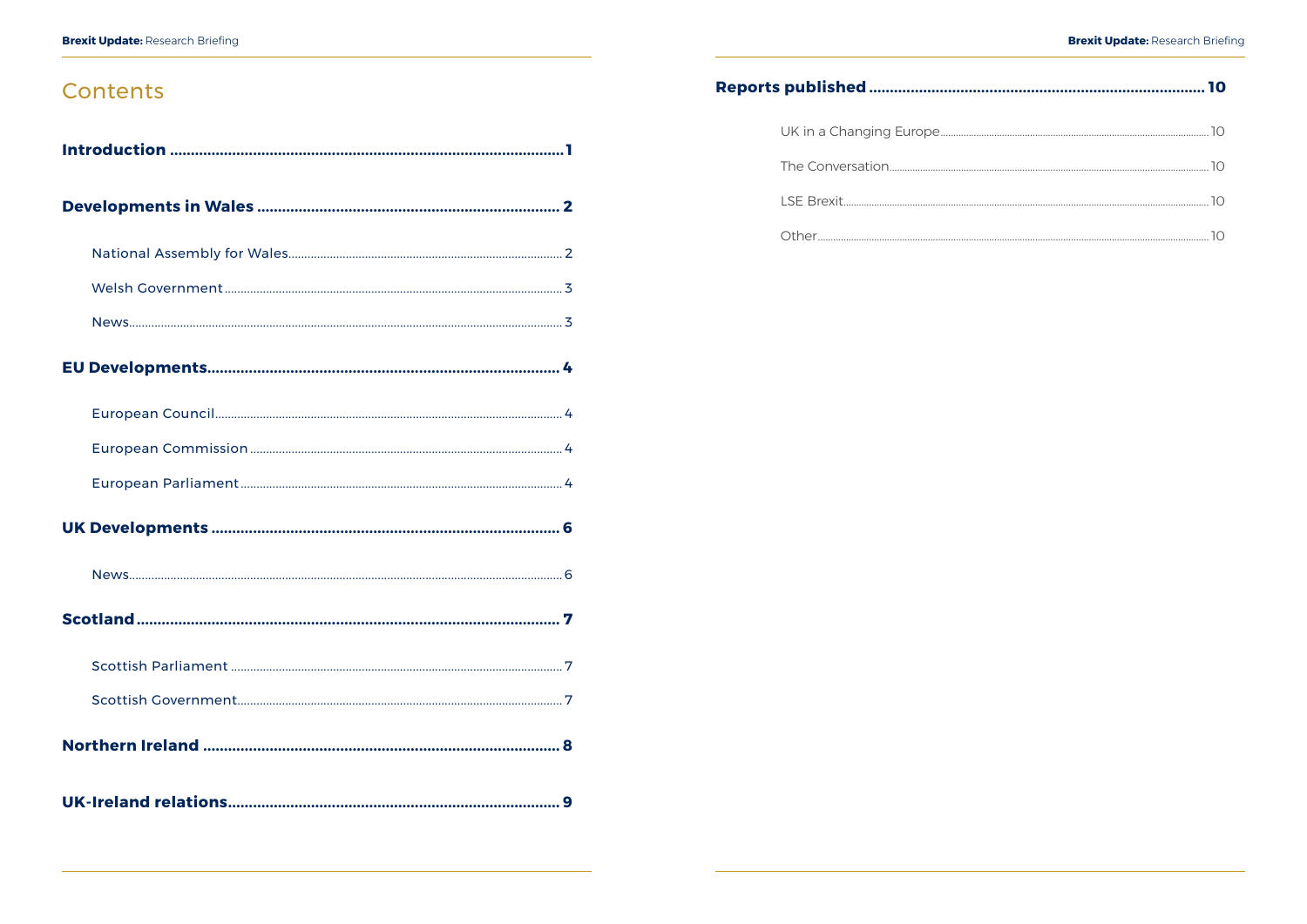## <span id="page-3-0"></span>Introduction

This paper provides an update on the most recent developments on Brexit of relevance to Wales. It covers developments in Wales, the EU, Westminster, Scotland and Northern Ireland. The period covered is 12 – 26 November 2019, although reference is made to later events where information is available at time of final drafting.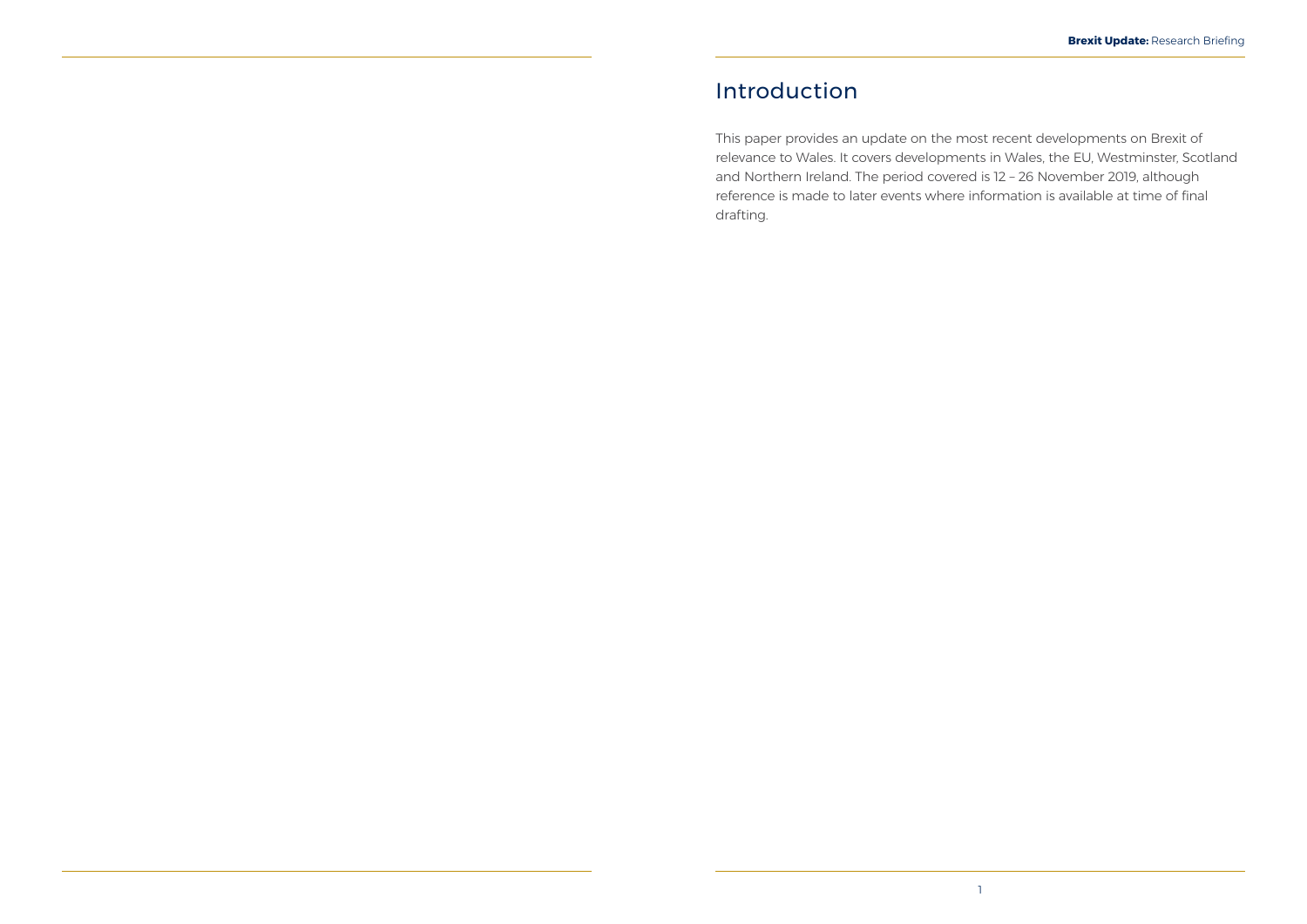### <span id="page-4-0"></span>Developments in Wales

#### National Assembly for Wales

#### **External Affairs and Additional Legislation Committee**

*The External Affairs and Additional Legislation (EAAL) Committee is the lead Committee in the Assembly for co-ordinating the Brexit-related activities of Committees.*

The EAAL Committee is currently undertaking work on **[International Agreements,](http://senedd.assembly.wales/mgIssueHistoryHome.aspx?IId=25276) [Scrutiny of Common Frameworks](http://abms/mgIssueHistoryHome.aspx?IId=23807), [Scrutiny of the Welsh Government's](http://abms/mgIssueHistoryHome.aspx?IId=26987)  [International Strategy](http://abms/mgIssueHistoryHome.aspx?IId=26987)** and **[Follow-up work on Brexit preparedness](http://senedd.assembly.wales/mgIssueHistoryHome.aspx?IId=25020&Opt=0)**.

**18 November: The Committee held a scrutiny session with the Minister for** International Relations and the Welsh Language. Find the **[transcript here](https://record.assembly.wales/Committee/5645)**.

The EAAL Committee published its latest report **[Changes to freedom of](http://www.assembly.wales/laid%20documents/cr-ld12859/cr-ld12859%20-e.pdf)  [movement after Brexit: the implications for Wales on 8 November.](http://www.assembly.wales/laid%20documents/cr-ld12859/cr-ld12859%20-e.pdf)** The report makes 12 recommendations about actions that should be taken on this issue.

The most recent session of the EAAL Committee was:

On 18 November the Committee noted letters from:

- **The First Minister regarding a request to reschedule scrutiny session** 8 November 2019.
- **The Minister for International Relations and the Welsh Language regarding [timetable for publication of international strategy](http://senedd.assembly.wales/documents/s95851/Correspondence%20from%20the%20Minister%20for%20International%20Relations%20and%20the%20Welsh%20Language%20to%20the%20Chair%20reg.pdf)** - 12 November 2019.

#### **Other Committees**

The Constitutional and Legislative Affairs Committee publish reports on Subordinate Legislation relating to the UK's exit from the EU. They can be found on the **[Committee's webpages](http://senedd.assembly.wales/mgIssueHistoryHome.aspx?IId=20735)**. The Committee is currently carrying out an inquiry **[on](http://www.senedd.assembly.wales/mgIssueHistoryHome.aspx?IId=25963)  [Wales' Changing Constitution](http://www.senedd.assembly.wales/mgIssueHistoryHome.aspx?IId=25963)** including consideration of the implications of Brexit for the Welsh devolution settlement.

#### **Blogs**

The Research Service's own blogs are published on **[In Brief](https://assemblyinbrief.wordpress.com/)**. The latest Brexit blog is:

 **[Changing of the guard: the new EU Commission and Wales](https://seneddresearch.blog/2019/11/20/changing-of-the-guard-the-new-eu-commission-and-wales/)** Welsh Government

14 November: **[We want EU to stay – Jeremy Miles](https://gov.wales/we-want-eu-to-stay-jeremy-miles)**.

20 November: Written Statement: **[Inter-Ministerial Group Environment, Food and](https://gov.wales/written-statement-inter-ministerial-group-environment-food-and-rural-affairs-meeting-10-october)  [Rural Affairs meeting, 10 October 2019](https://gov.wales/written-statement-inter-ministerial-group-environment-food-and-rural-affairs-meeting-10-october)**.

21 November: Written Statement: **[33rd Meeting of the British Irish Council](https://gov.wales/written-statement-33rd-meeting-british-irish-council-15-november-dublin)** (15 November, Dublin). A **[joint communiqué was issued](https://www.britishirishcouncil.org/sites/default/files/communiqués/33rd%20Summit%20Held%20in%20Dublin%20Communique.pdf)** after the meeting.

22 November: Written Statement: **[Consultation Response to the Draft](https://gov.wales/written-statement-consultation-response-draft-international-strategy-wales)  [International Strategy for Wales](https://gov.wales/written-statement-consultation-response-draft-international-strategy-wales)**.

25 November: **[Lesley Griffiths confirms intention to continue Basic Payment](https://gov.wales/lesley-griffiths-confirms-intention-continue-basic-payment-scheme-2021)  [Scheme in 2021](https://gov.wales/lesley-griffiths-confirms-intention-continue-basic-payment-scheme-2021)**.

#### News

25 November: **[FUW outlines key ask of next UK Government in manifesto](https://fuw.org.uk/news/13710-fuw-outlines-key-ask-of-next-uk-government-in-manifesto)** (Farmers Union of Wales)

25 November: **[NFU Cymru sets out its General Election asks](https://www.nfu-cymru.org.uk/news/latest-news/nfu-cymru-sets-out-its-general-election-asks/)** (National Farmers Union Cymru)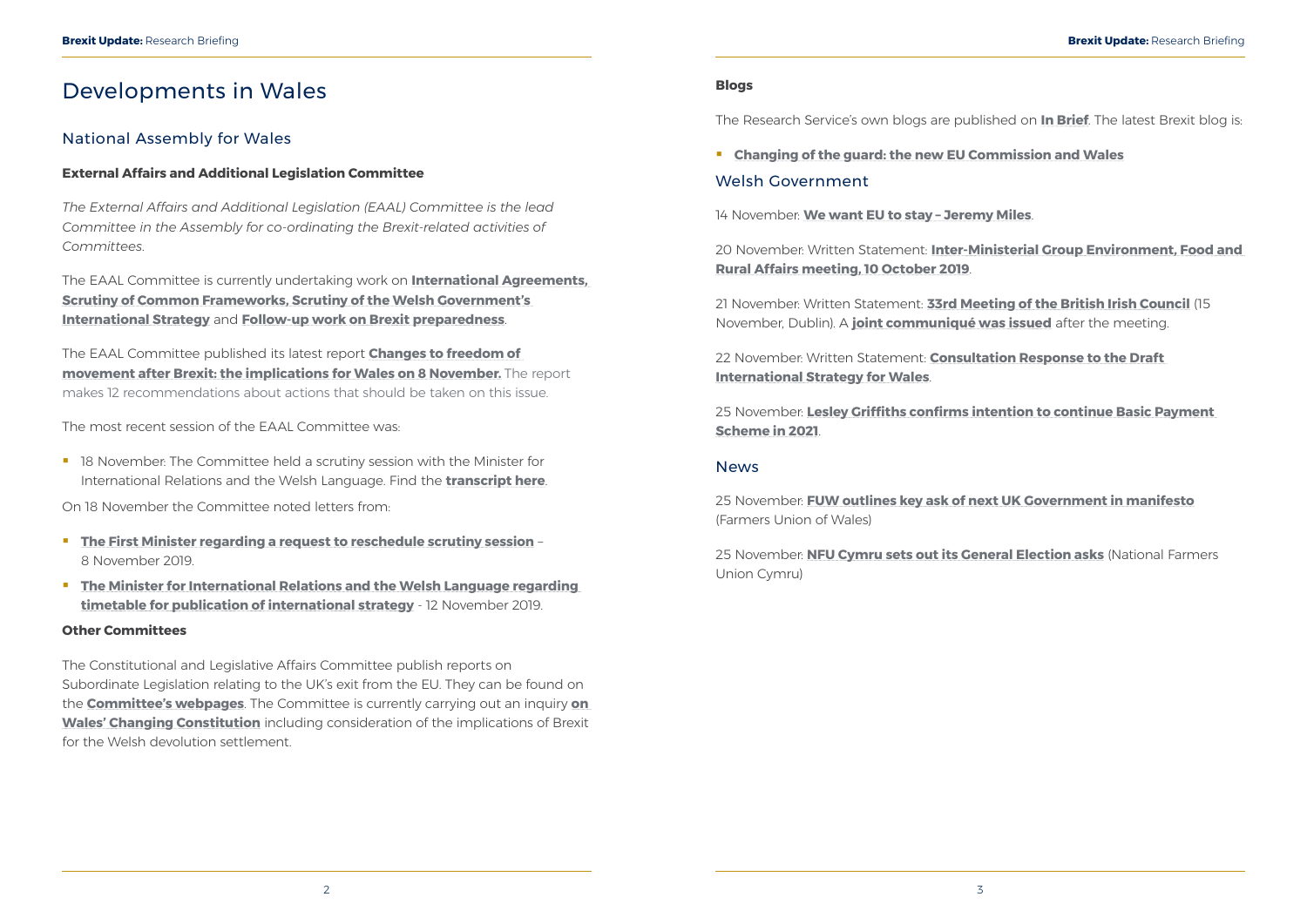### <span id="page-5-0"></span>EU Developments

#### European Council

13 November: **[Keynote speech by President Donald Tusk at the opening](https://www.consilium.europa.eu/en/press/press-releases/2019/11/13/keynote-speech-by-president-donal-tusk-at-the-opening-ceremony-of-the-2019-2020-academic-year-at-the-college-of-europe/)  [ceremony of the 2019/2020 academic year at the College of Europe](https://www.consilium.europa.eu/en/press/press-releases/2019/11/13/keynote-speech-by-president-donal-tusk-at-the-opening-ceremony-of-the-2019-2020-academic-year-at-the-college-of-europe/)**.

18 November: **[2020 EU budget: Council and Parliament reach agreement](https://www.consilium.europa.eu/en/press/press-releases/2019/11/18/2020-eu-budget-council-and-parliament-reach-agreement/)**.

19 November: **[Conclusions of the 52nd meeting of the EEA Council](https://www.consilium.europa.eu/en/press/press-releases/2019/11/19/conclusions-of-the-52nd-meeting-of-the-eea-council/)**.

20 November: **["Common sense, common Europe", speech by President-elect](https://www.consilium.europa.eu/en/press/press-releases/2019/11/20/common-sense-common-europe-speech-by-european-council-president-elect-charles-michel-at-the-university-of-amsterdam/)  [Charles Michel at the University of Amsterdam](https://www.consilium.europa.eu/en/press/press-releases/2019/11/20/common-sense-common-europe-speech-by-european-council-president-elect-charles-michel-at-the-university-of-amsterdam/)**.

25 November: **[EU budget for 2020: Council endorses deal with Parliament](https://www.consilium.europa.eu/en/press/press-releases/2019/11/25/eu-budget-for-2020-council-endorses-deal-with-parliament/)**.

#### European Commission

The Commission has published '**[Brexit preparedness notes](https://ec.europa.eu/info/brexit/brexit-preparedness/preparedness-notices_en)**' on the legal and practical implications of the withdrawal of the UK from the European Union **subject to any transitional arrangements that may be contained in a possible withdrawal agreement**.

14 November: **[European Commission launches infringement proceedings](https://ec.europa.eu/commission/presscorner/detail/en/ip_19_6286)  [against the UK following its failure to name a candidate for EU Commissioner](https://ec.europa.eu/commission/presscorner/detail/en/ip_19_6286)**.

20 November: **[Speech by Michel Barnier at the Congress of the European](https://ec.europa.eu/commission/sites/beta-political/files/speech_barnier_epp.pdf)  [People's Party, Zagreb](https://ec.europa.eu/commission/sites/beta-political/files/speech_barnier_epp.pdf)**.

21 November: **[EU-Singapore trade agreement enters into force](https://ec.europa.eu/commission/presscorner/detail/en/ip_19_6316)**.

27 November: **[Speech by President-elect von der Leyen in the European](https://ec.europa.eu/commission/presscorner/detail/en/speech_19_6408)  [Parliament Plenary on the occasion of the presentation of her College of](https://ec.europa.eu/commission/presscorner/detail/en/speech_19_6408)  [Commissioners and their programme](https://ec.europa.eu/commission/presscorner/detail/en/speech_19_6408)**.

#### European Parliament

12 November: **[Brexit: Citizens' rights remain a key priority for MEPs](https://www.europarl.europa.eu/news/en/press-room/20191112IPR66301/brexit-citizens-rights-remain-a-key-priority-for-meps)**.

18 November: **[EU Budget 2020 deal: Investing more in climate action, youth and](https://www.europarl.europa.eu/news/en/press-room/20191118IPR66837/eu-budget-2020-deal-investing-more-in-climate-action-youth-and-research)  [research](https://www.europarl.europa.eu/news/en/press-room/20191118IPR66837/eu-budget-2020-deal-investing-more-in-climate-action-youth-and-research)**.

27 November: **[Parliament elects the von der Leyen Commission](https://www.europarl.europa.eu/news/en/press-room/20191121IPR67111/parliament-elects-the-von-der-leyen-commission)**.

27 November: **[EU budget 2020 approved: investing more in climate, jobs and the](https://www.europarl.europa.eu/news/en/press-room/20191121IPR67118/eu-budget-2020-approved-investing-more-in-climate-jobs-and-the-young)  [young](https://www.europarl.europa.eu/news/en/press-room/20191121IPR67118/eu-budget-2020-approved-investing-more-in-climate-jobs-and-the-young)**.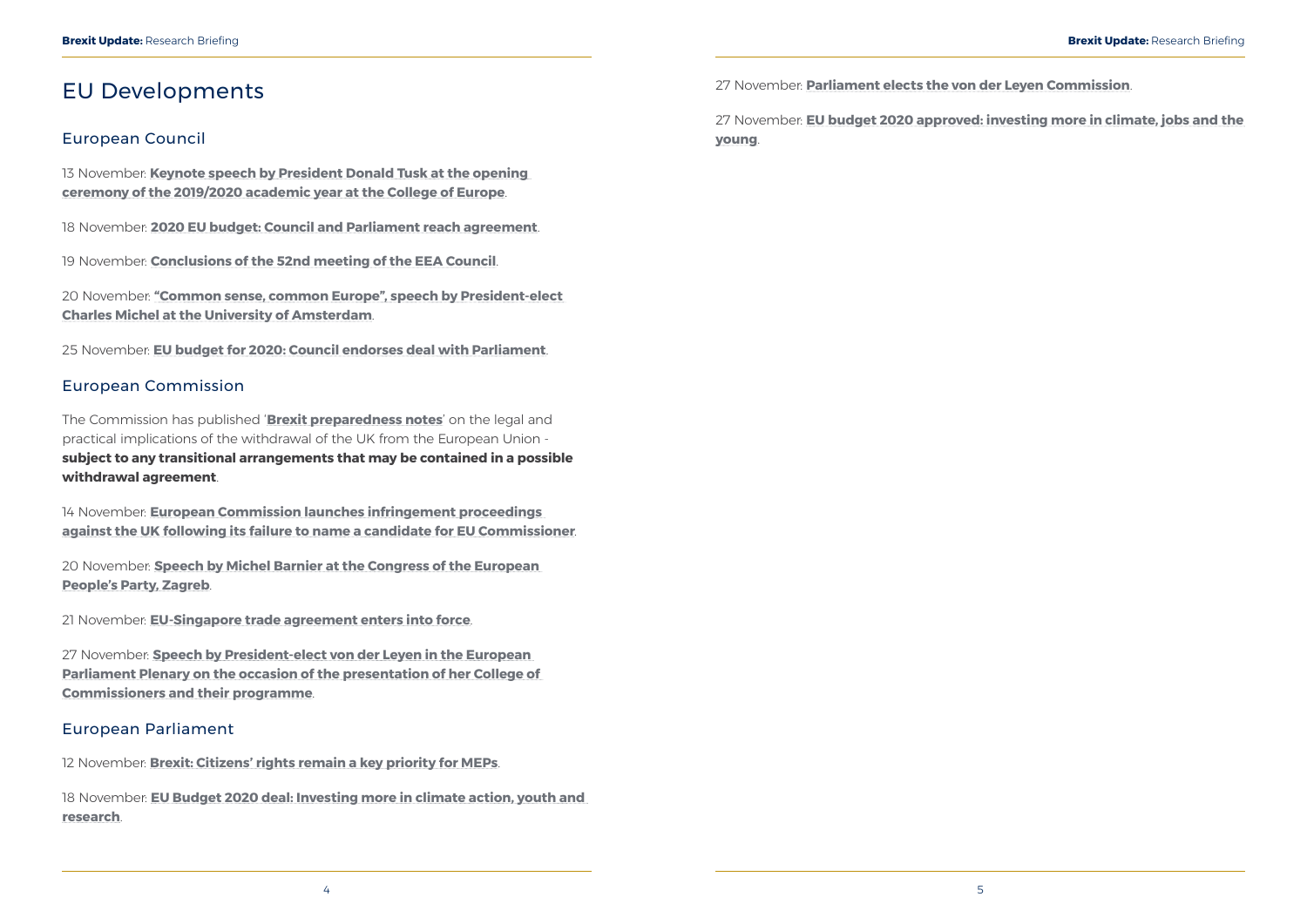### <span id="page-6-0"></span>UK Developments

13 November: **[Tesla Gigafactory Europe to be built in Germany, not UK, as Elon](https://www.autoexpress.co.uk/tesla/108395/tesla-gigafactory-europe-to-be-built-in-germany-not-uk-as-elon-musk-blames-brexit)  [Musk blames Brexit uncertainty](https://www.autoexpress.co.uk/tesla/108395/tesla-gigafactory-europe-to-be-built-in-germany-not-uk-as-elon-musk-blames-brexit)** (Auto Express)

The UK Parliament is in dissolution until after the General Election on 12 December 2019. A Privy Council notice says that the **[first sitting of the new parliament](https://privycouncil.independent.gov.uk/wp-content/uploads/2019/11/2019-11-06-List-of-Business.pdf)** will be on 17 December. The UK government has said that 'should this Prime Minister return' the **[Queen's Speech](https://www.gov.uk/government/news/queens-speech-date)** will be on 19 December.

#### News

13 November: **[Industry publishes business manifesto for post Brexit economy](https://www.makeuk.org/news-and-events/news/2019/11/13/industry-publishes-business-manifesto-for-post-brexit-economy)** (Make UK)

15 November: **[Australia and others ask for Brexit trade compensation](https://www.bbc.co.uk/news/business-50419130)** (BBC)

17 November: **[CBI unveils business manifesto ahead of Annual Conference](https://www.cbi.org.uk/media-centre/articles/cbi-unveils-business-manifesto-ahead-of-annual-conference/)** (Confederation of British Industry (CBI))

21-24 November: CBI response to parties' manifestos: **[Labour](https://www.cbi.org.uk/media-centre/articles/cbi-responds-to-launch-of-labour-manifesto/)**; **[Liberal Democrat](https://www.cbi.org.uk/media-centre/articles/cbi-responds-to-liberal-democrat-manifesto/)**; **[Conservative](https://www.cbi.org.uk/media-centre/articles/cbi-responds-to-the-conservative-manifesto/)** (CBI)

25 November: **[Access questions dodged – Minister won't say yes or no on Brexit](https://fishingnews.co.uk/news/access-questions-dodged-minister-wont-say-yes-or-no-on-brexit-access-question/)  [access question](https://fishingnews.co.uk/news/access-questions-dodged-minister-wont-say-yes-or-no-on-brexit-access-question/)** (Fishing News)

25 November: **[The Ghost of Christmas yet to come](https://policyscotland.gla.ac.uk/ghost-of-christmas-yet-to-come-brexit-lecture-full-text/)** (Sir Ivan Rogers' speech at Glasgow University)

### Scotland

#### Scottish Parliament

12 November: Debate on **[European Union Citizens' Rights](http://www.parliament.scot/parliamentarybusiness/report.aspx?r=12356&i=111695)**.

#### Scottish Government

15 November: **[First Minister leads Scottish delegation to British-Irish Council](https://www.gov.scot/news/first-minister-leads-scottish-delegation-to-british-irish-council/)**.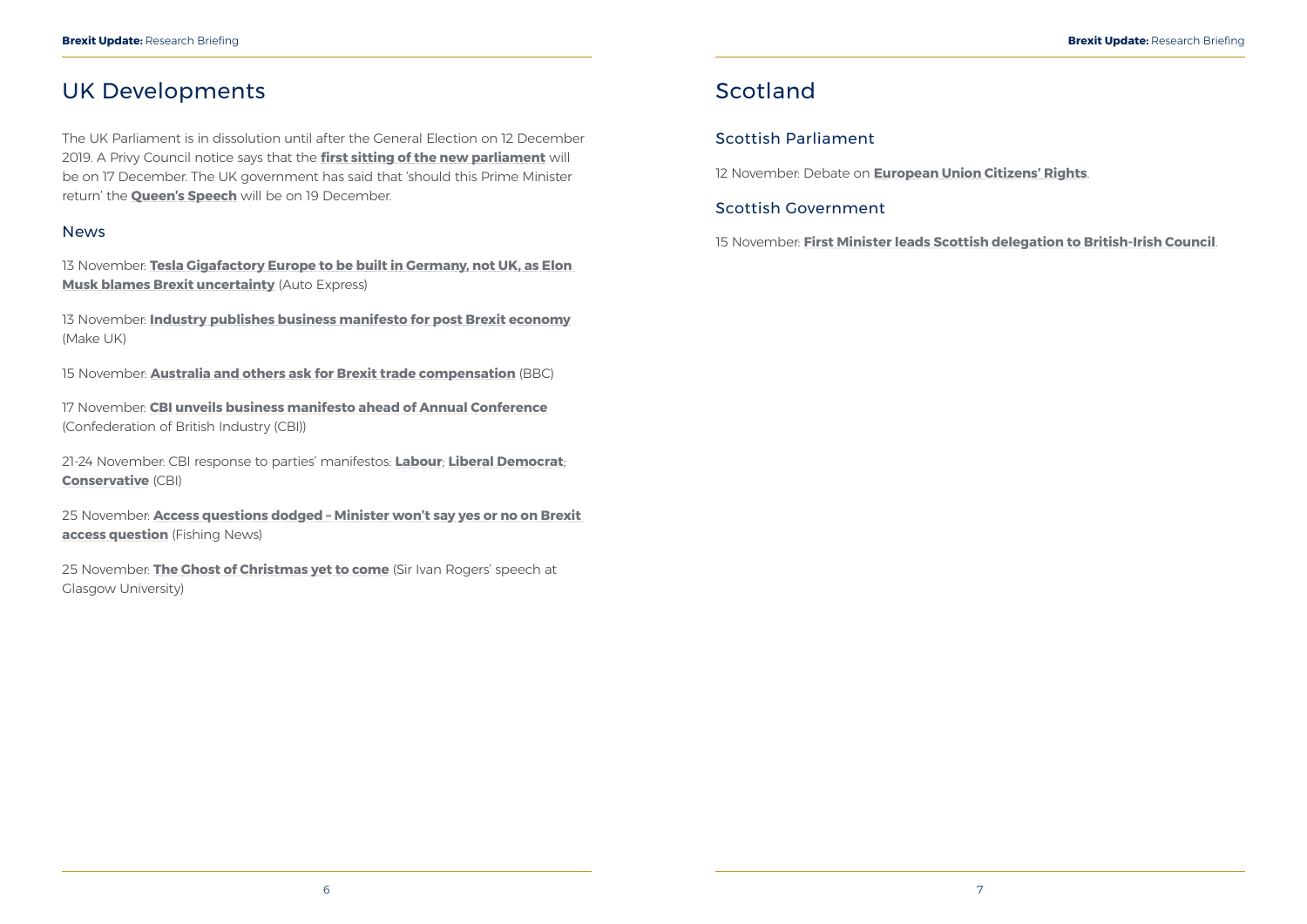### <span id="page-7-0"></span>Northern Ireland

The Assembly publishes a **['Brexit Brief' newsletter and Brexit information](http://www.niassembly.gov.uk/assembly-business/brexit-brief/)**.

The Assembly's Research and Information Services has a **[Brexit Hub](http://www.niassembly.gov.uk/assembly-business/research-and-information-service-raise/brexit-and-ni/?utm_source=BexitHub&utm_medium=website&utm_campaign=Brexit_Hub_Raise)** with information and links to resources on the subject of Brexit and Northern Ireland.

### UK-Ireland relations

12 November: Dáil question on **[Brexit Issues – future EU-UK trade agreement](https://www.oireachtas.ie/en/debates/debate/dail/2019-11-12/13/)**.

19 November: Dáil question: **[EU meetings](https://www.oireachtas.ie/en/debates/debate/dail/2019-11-19/11/)**.

15 November: **[Taoiseach hosts 33rd British-Irish Council Summit at Farmleigh](https://merrionstreet.ie/en/News-Room/News/Taoiseach_hosts_33rd_British-Irish_Council_Summit_at_Farmleigh.html)**.